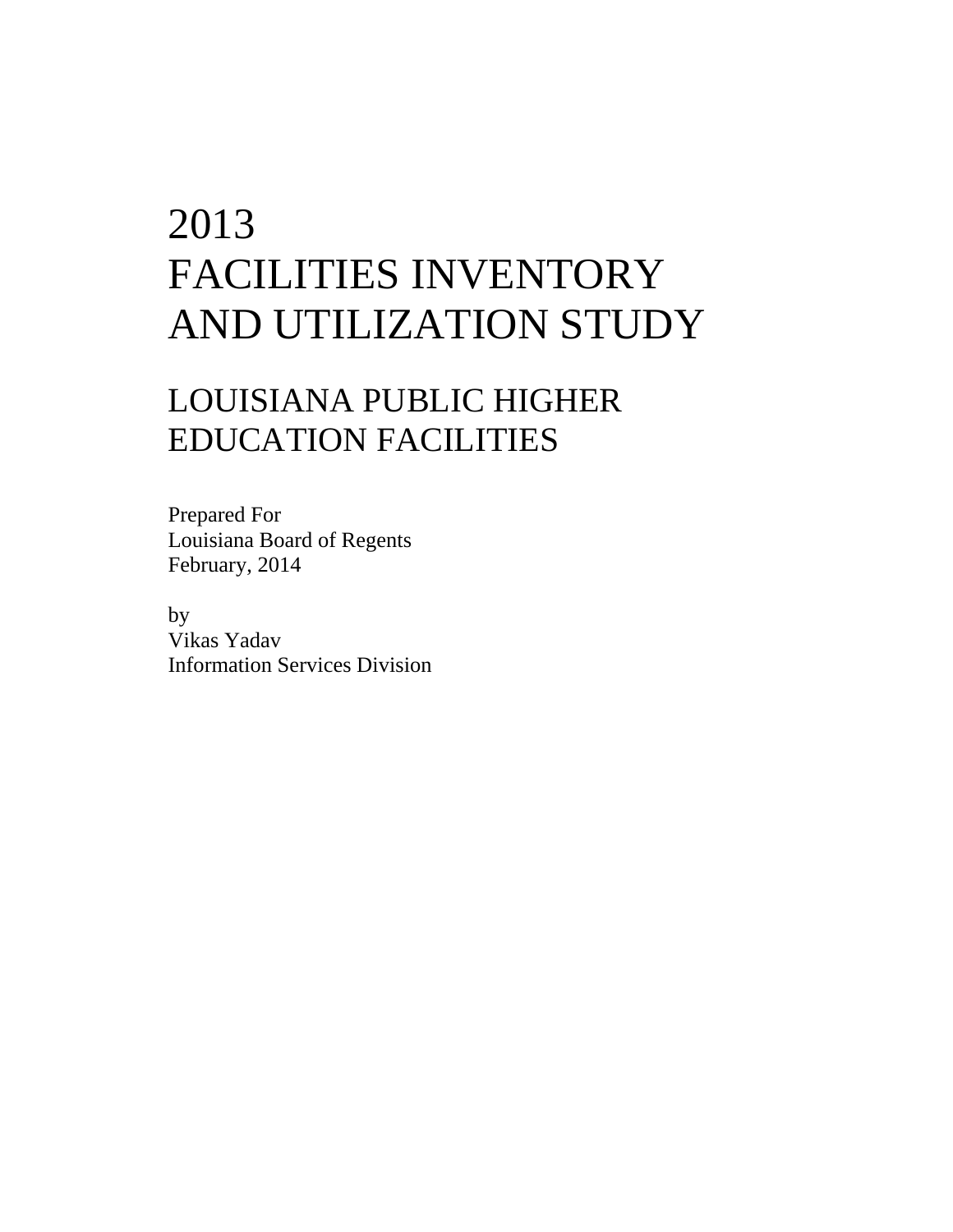## **Board of Regents**

W. Clinton Rasberry, Jr., Chairman William H. Fenstermaker, Vice Chair Albert D. Sam II, Secretary Mark T. Abraham Charlotte A. Bollinger Raymond J. Brandt Joel E. Dupré Pamela B. Egan Joseph P. Farr Chris D. Gorman Robert W. Levy Richard A. Lipsey Edward D. Markle Roy O. Martin III Joseph C. Wiley Brooksie L. Bonvillain, Student Member

Dr. Jim Purcell Commissioner of Higher Education